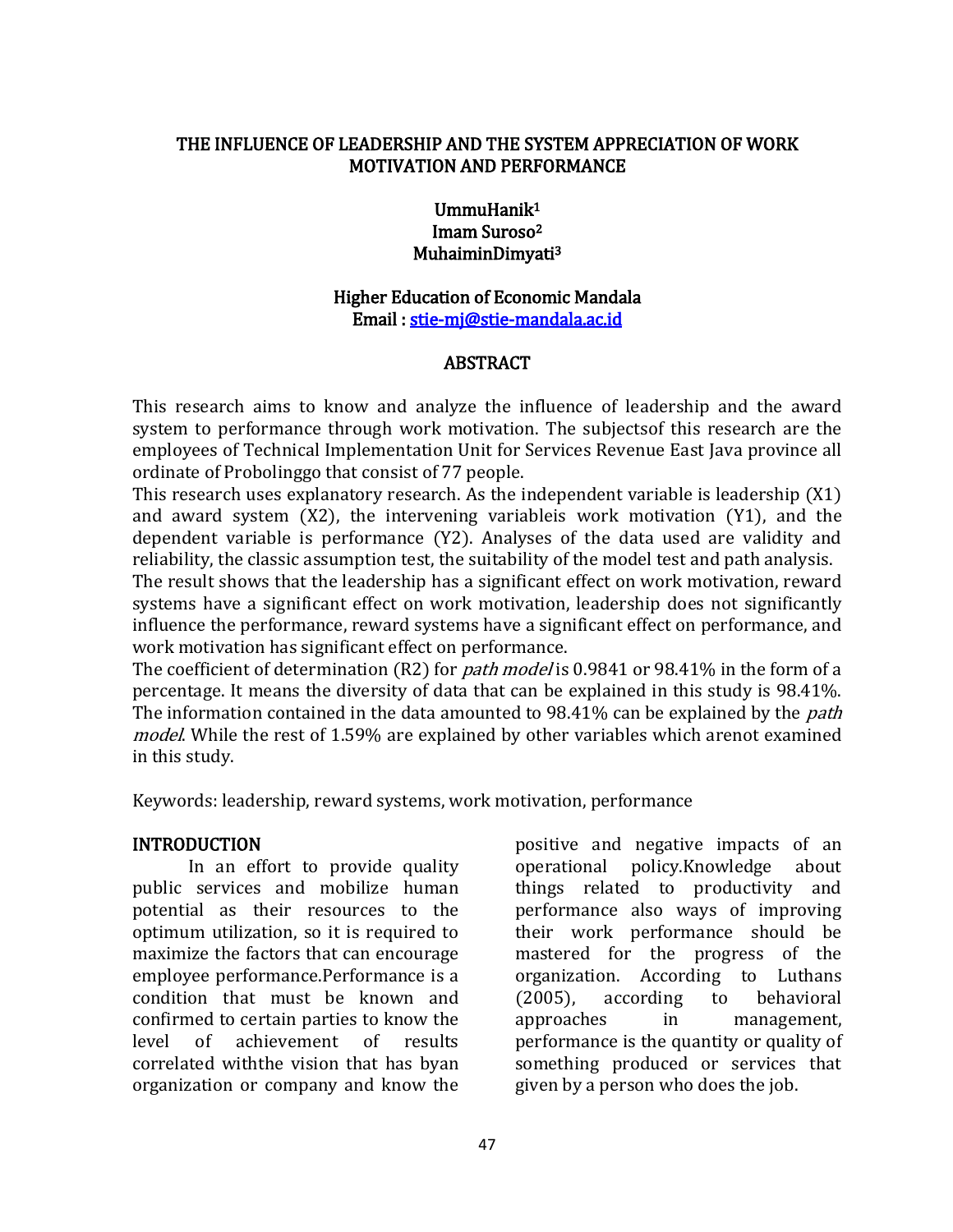Leadership is the management's efforts to influence employees for provide better working results and useful reviewed in quantity and qualityin order to advance and expedite the achievement of the organization that has been set.A leader can be said to be successful if it is able to be a creator and driving force for employees to create an atmosphere and culture that can spur the growth and development of employee performance. Leaders must have the ability to provide a positive influence for employees to perform work as directed in order to achieve the set goals. According Wielligh (2006), leadership is the process of influencing others to understand and agree on about things that needs to be done and how to do it effectively, facilitating process the efforts of individuals and groups to achieve common goals.

In addition to leadership, reward systems are an important part of the design of any organization.The award system is very suitable to be applied in the system of the organization because it has a significant impact in increasing the motivation and performance of employees in the organization.According to Mulyadi and Setiawan (2001), the reward system is one of the important control tool used by the company (not the purpose of personnel people) with behaviors in accordance with the behavior expected by the company (not the behavior preferred by personnel in private).

The ability of the leaders and their reward system becomes a powerful impetus in an organization to advance its human resources.Both of these factors can be used by organizations to raise the motivation of employees working inside and can improve the performance of this employee.According Wibowo (2012), motivation is the encouragement of a process of human behavior to goal achievement. While the elements contained within includes elements evoke motivation, drive, maintain, showing the intensity, continue and there are purposes.

According to Reni's research (2015), shows that the leadership have a significant effect on work motivation, while research Sinollah (2010), and shows that the leadership has no significant effect on work motivation, Danish and Usman research (2010), show that the reward system have a significant effect on work motivation, while research and NoermijatiFarid (2014), shows that the reward system has no significant effect on work motivation.

Ryan's research (2014), shows that the leadership and reward systems have a significant effect on performance, while research and NoermijatiFarid (2014), shows that the leadership and reward systems have no significant effect on performance. Kusuma's research (2012), showed that motivation significantly influence the performance, while Ida's and Angus's research (2008), showed that motivation did not have a significant effect to performance.

This research was conducted at the Technical Implementation Unit,Revenue Service in East Java province Coordinator Probolinggo which covers an area of Probolinggo, Pasuruan, Lumajang and Situbondo.Technical Implementation Unit Revenue Service, East Java province is implementing elements of technical and operational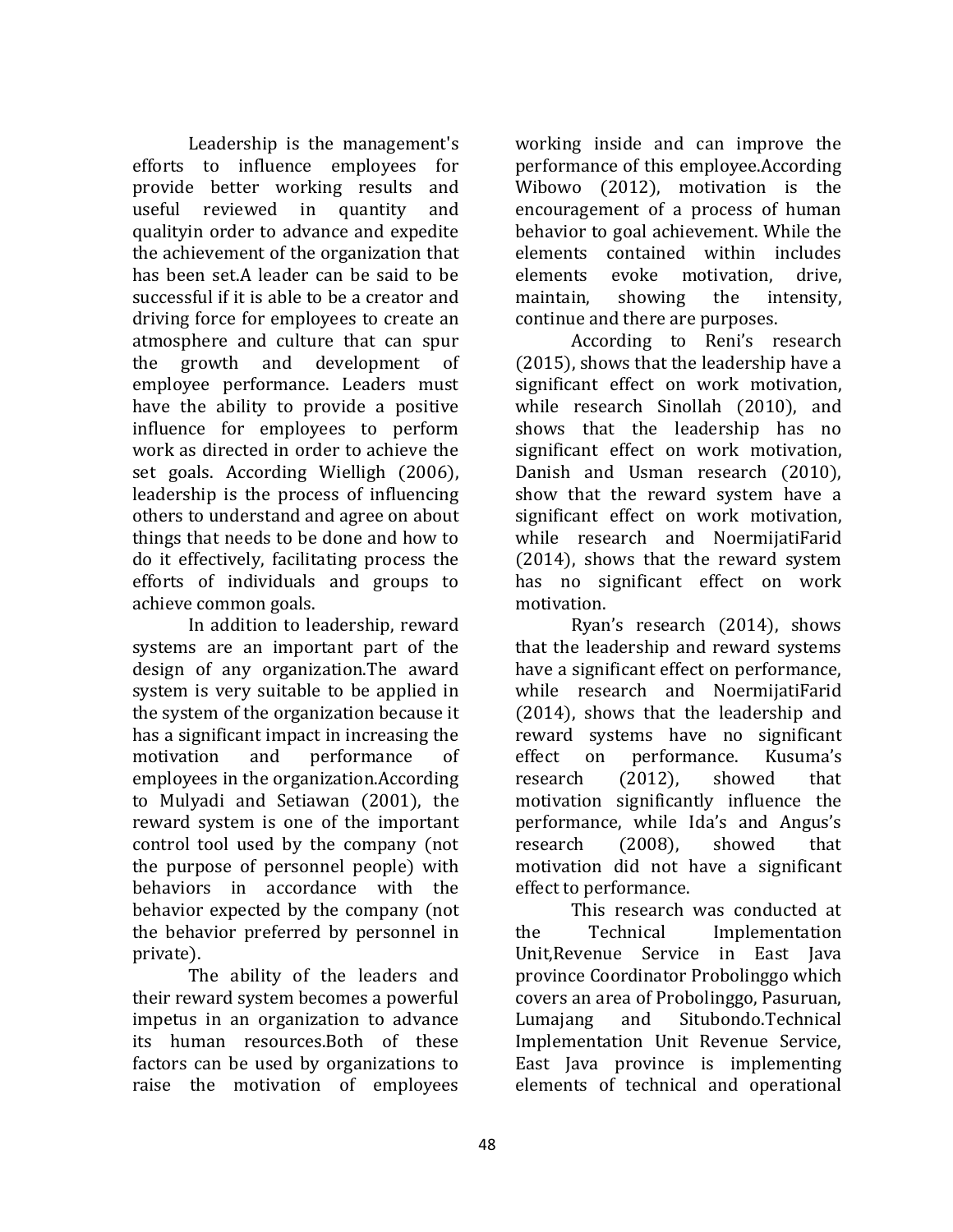areas that carry out some tasks in the Office of operational techniques of local revenue collection, public servant and administrative tasks.Performance Indicators Revenue Service of East Java province which refers to the goals and objectives of Medium Term Development Plan East Java province are performance indicators that directly indicates the performance to be achieved Revenue Service of East Java province in the next 5 years as a commitment to support the achievement of objectives and objectives of the Medium Term Development Plan East Java Province.

Assessment of work motivation is very needed to measure the level of employee performance against the responsibilities given. Motivation is an important factor in contributing to employee performance to measure how big aemployees motivation for the job. There are some employees who less the motivation that will affect to the performance for the employee.Besides the leadership of the firm is also not enough to be able to increase the motivation and will have an impact on employee performance.On the other handfirm leader is also not enough to be able to increase the work motivation and will have an impact on employee performance.The award system that apply can be felt the impact for the employee. The award system is applied can be felt the impact on employees.The factors of leadership and reward systems are very closely related to motivation and performance employees ofTechnical Implementation Unit Services Revenue, Eastlava ProvinceCoordinator Probolinggo and more dominant than the other factors.

Based on the research gap and the phenomena above, this research took the title Analysis of Effect of Leadership and Respect for the PerformanceSystemthroughWork Motivation for the Technical Implementation Unit of Services Revenue, EastJava ProvinceCoordinator Probolinggo.

#### RESEARCH METHODS

 This research was conducted on Technical Implementation Unit Services Revenue, EastJava ProvinceCoordinator Probolinggo. This study is limited to civil servants and carried out during the three months from July to September 2016.

The sampling technique used in this study is a sample census means that all members of the population used as a sample. So samples in this study were all employees at Technical Implementation Unit of Services Revenue, EastJava ProvinceCoordinator Probolinggoconsist of 77 people.

The variablesthat will be analyzed in this study classified into three types as follows:

- 1. Independent Variable: leadership (X1) and award system (X2)
- 2. Dependent variables: performance (Y2)
- 3. Intervening variables: employee motivation (Y1) Operational definitions of study variables as follows:

Indicators of leadership variable in this research is oriented on task andoriented on sub oriented.Indicators of the variable reward system that rewards should be appreciated by the recipient, the award must be large enough to be able to have an impact, the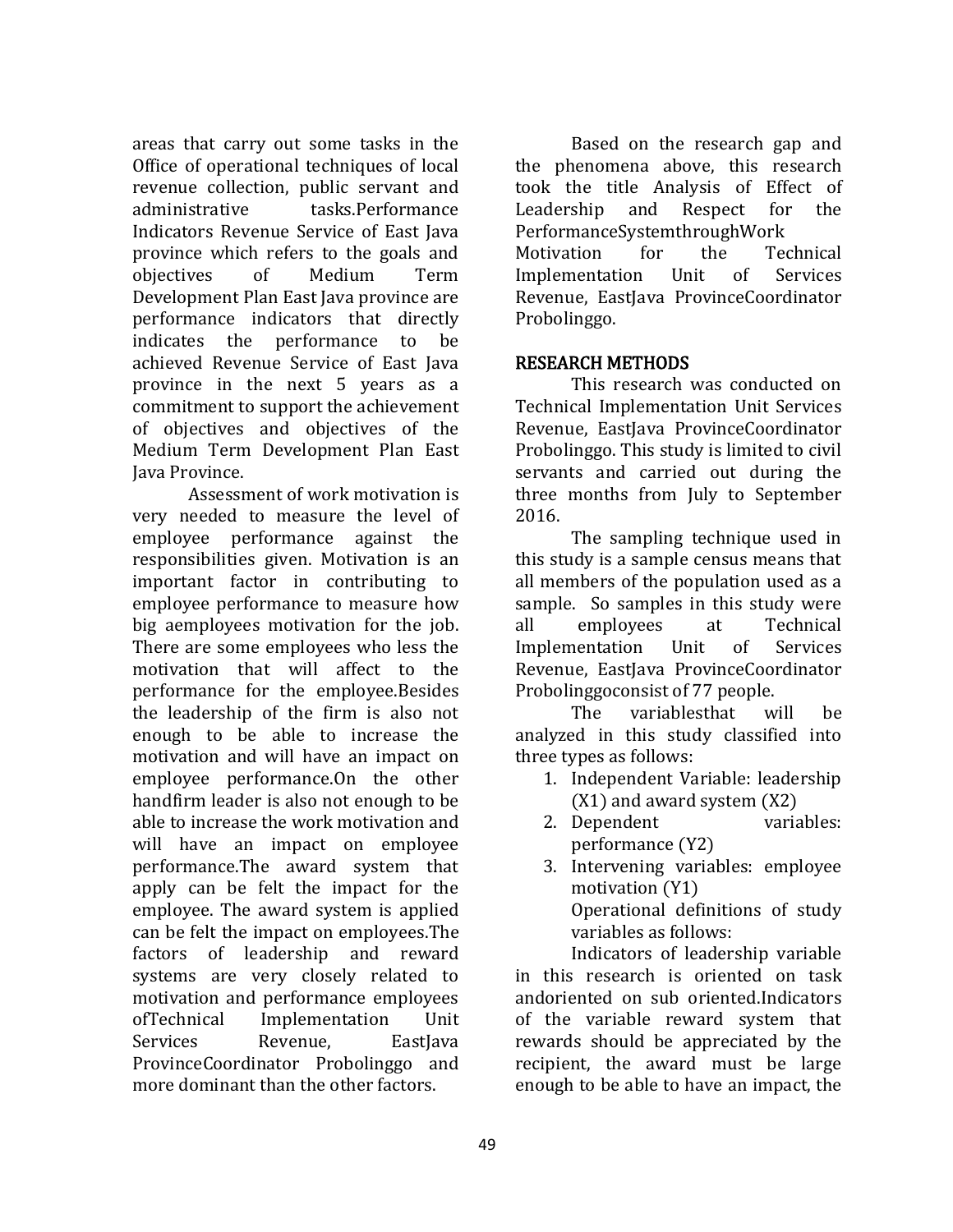award should be announced widely in order to have an impact on the recipients, the award should be understood by the recipient, the award should be given in a timely manner, the impact of the award must felt in the long term and award should be changed.

Indicators of work motivation is physiological needs, safety needs, social needs, esteem needs and selfactualization needs. Indicators of performance variables, namely the quality, quantity, duties and responsibilities.

The methods of collection data in this research is done by using questionnaires, interviews, and literature.

Data analysis methods include the validity and reliability, classical assumption (normality test, multico linearity and heteroscedasticity test), path analysis; test the suitability of the model and path calculation.

#### RESULTS ANALYSIS

 The results of the analysis are presented in the following table:

Table 1. The path coefficients direct influence

| N <sub>o</sub> | Variabel        | Variabel    | Koefisien   | P     | Keterangan     |
|----------------|-----------------|-------------|-------------|-------|----------------|
|                | Independent     | Dependent   | Standardize |       |                |
|                | Leadership      | Work        | 0.675       | 0.000 | Significant    |
|                |                 | motivation  |             |       |                |
| 2              | Award system    | Work        | 0.278       | 0.001 | Significant    |
|                |                 | motivation  |             |       |                |
| 3              | Leadership      | Performance | 0.034       | 0.705 | notSignificant |
| 4              | Award system    | Performance | 0.703       | 0.000 | Significant    |
| 5              | Work motivation | Performance | 0.248       | 0.009 | Significant    |

Tabel 1. Path coefficient direct influence

Sources: Primary data processed in 2016

According to the table above, the model in the form of a path diagram the path coefficient test results are presented in Figure 1.

#### Figure 1. Testing Results Path Analysis

Based on the test results the path coefficients presented in Table 1, the obtained results of hypothesis testing as follows:

 $H1 =$  Leadership significant effect on motivation (accepted).

H2 = System award significant effect on motivation (accepted).

 $H3 =$  Leadership significant effect on performance (rejected).

 $H4 =$  System awards a significant effect on performance (acceptable).

 $H5 =$  Motivation significant effect on performance (acceptable).

#### INTERPRETATION

### 1. Leadership significant effect on work motivation

The test results showed that the leadership path coefficients significant effect on work motivation. The test results Showed that the leadership path coefficients significant effect on work motivation. Based on these test results, it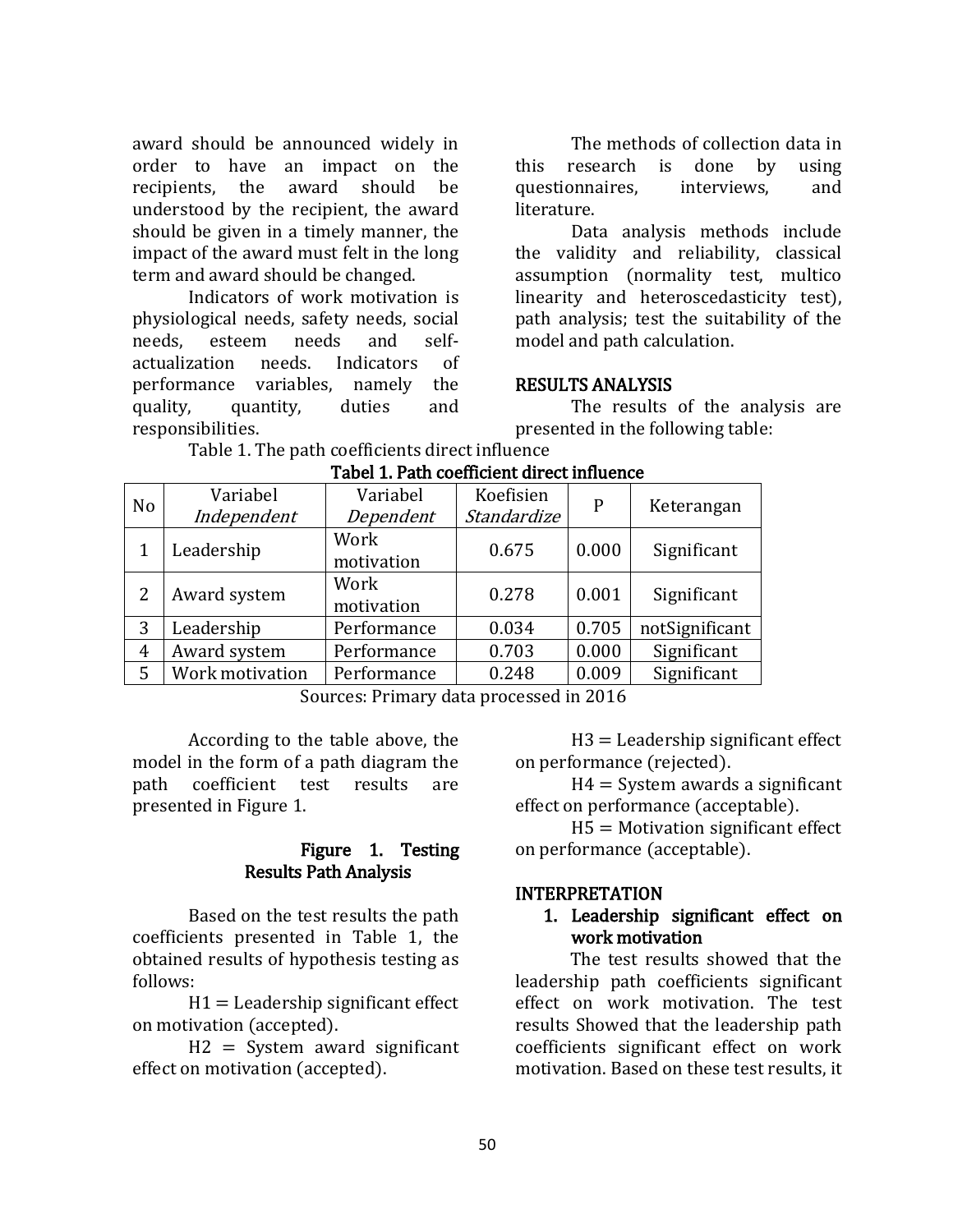can be concluded that the first hypothesis stating leadership significantly influence employee motivation accepted.The facts show that when given the task, the leader of Technical Implementation Unit always discussed is the most important on the leadership Technical Implementation Unit of Services Revenue, East Java Province Coordinator Probolinggo.

The results of this study are consistent with the opinion of Hasibuan (2008). Moreover these results are also consistent with research conducted Farid and Noermijati (2014), and Reni (2015) showing that leadership and significant positive effect on work motivation. However, this study is not consistent with research Sinollah (2010) showing that leadership is not how the influence on work motivation.

### 2. The award system has a significant effect on work motivation

The test results show that the path coefficient reward system have a significant effect on work motivation. Based on these test results, it can be concluded that the second hypothesis which states the reward system have a significant effect on work motivation is received. The evidence suggests that the impact of the award can be felt in a long time employee is the cornerstone of the perceived reward system employee of Technical Implementation Unit of Services Revenue, East Java Province Coordinator Probolinggo.

The results of this study are consistent with the opinion of Robbins (2001). In addition the results of this study are also in line with Danish research and Usman (2010), which shows that the appreciation significant effect on work motivation. However, this study is not consistent with research conducted Farid and Noermijati (2014), which shows that the award had no significant effect on work motivation.

# 3. Leadership significant effect on performance

The results test show that the path coefficients leadership has no significant effect on performance. Based on these test results, it can be concluded that the third hypothesis which states a significant effect on the performance leadership rejected.

The results of this study are not in line with the opinion of Robbins (2007). In addition the results of this study also inconsistent with research by Ida and Agus (2008); Kusuma (2012); and Ryan (2014), which concluded that the leadership has a significant effect on performance. But this study is consistent with the research and NoermijatiFarid (2014), which shows that the leadership has no significant effect on work motivation.

Leadership does not significantly influence employee performance Technical Implementation Unit of Services Revenue, East Java Province Coordinator Probolinggo. This is due to frequent turnover of leadership and also change the policies applied. So that the new change of leadership is not too felt by employees. Although leadership is always a change, but the duties of employees will remain and the increase is not significant.

# 4. The award system has significant effect on performance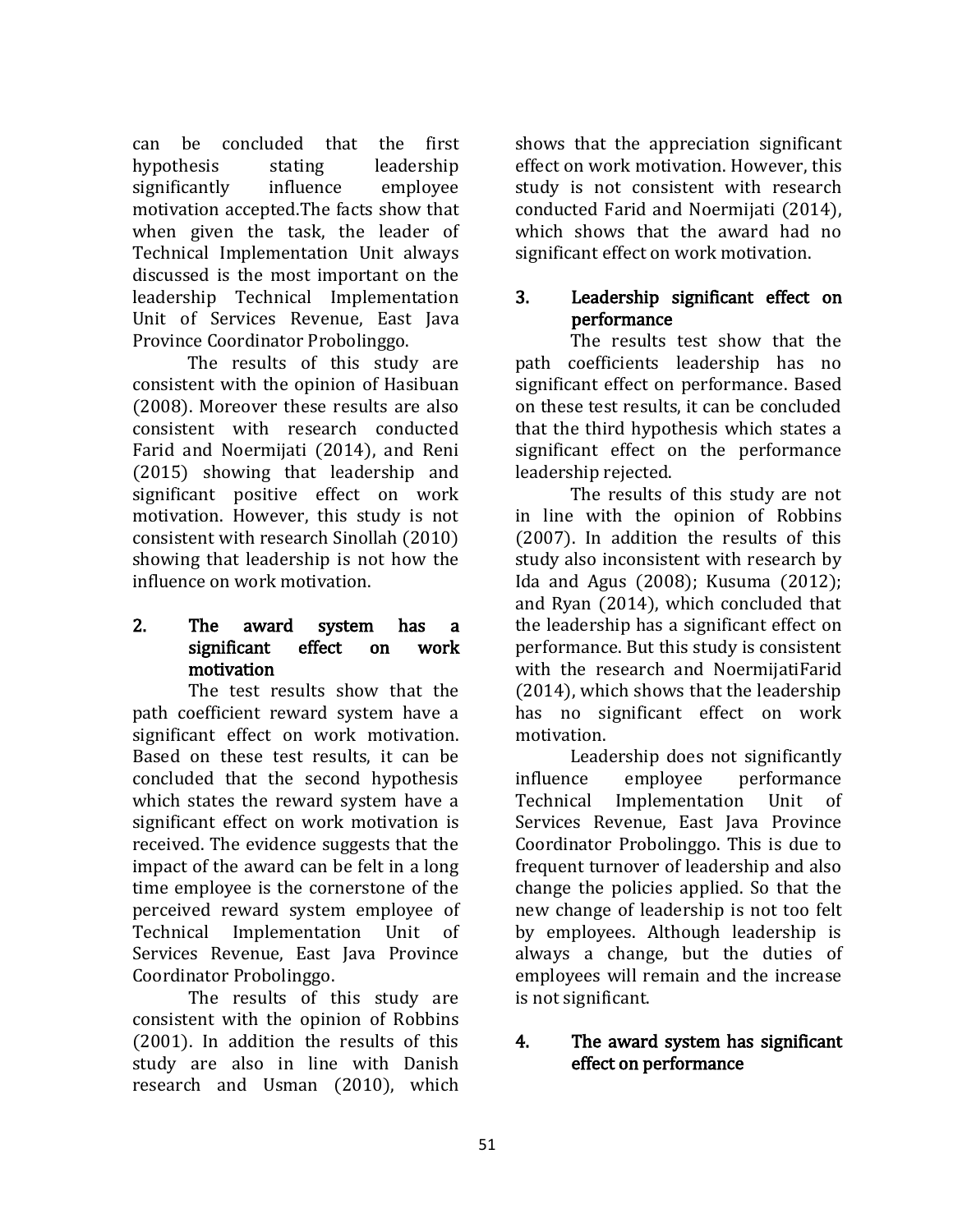The test results show that the path coefficient reward system have a significant effect on performance. Based on these test results, it can be concluded that the fourth hypothesis which states the reward system received a significant effect on performance. The evidence suggests that the impact of the award can be felt in a long time employee is the cornerstone of the perceived reward system to employee of Technical Implementation Unit of Services Revenue, East Java Province Coordinator Probolinggo.

The results of this study are consistent with the opinion of Tohardi (2002). In addition the results of this study are also consistent denganpenelitian Ryan (2014), which states that the system rewards positive and significant effect on performance. However, this study is not consistent with research Royani, Junaiti and Mustiksari (2012), which states that the reward system is no connection with the performance, study and NoermijatiFarid (2014), which shows that the award does not significantly influence the performance

# 5. Work motivation significant effect on performance

Results of testing the path coefficients indicate that motivation significantly influence performance. Based on these test results, it can be concluded that the fifth hypothesis which states significantly influence the work motivation acceptable performance. The fact that the salary received in the field are in accordance with the needs of employees is the cornerstone of motivation felt by Technical Implementation Unit of Services Revenue, East Java Province all coordinator Probolinggo.

The result of this study is consistent with the opinion of Istijanto (2010). Moreover this result is also consistent with research Kusuma (2012),Farid and Noermijati (2014) which showed that motivation significantly influence performance.But this study is not same with research Ida's and Agus' (2008), which showed that motivation did not significantly influence performance.

# **CONCLUSION**

Based on the results of data analysis and interpretation, it can be concluded that the leadership have a significant effect on work motivation, reward system have a significant effect on work motivation, there is no significant effect on performance of leadership,reward system have a significant effect on performance,and motivation have a significant effect on performance.

# IMPLICATION

 This study refuses the theory that states, leadership has significantly influence performance, whilein the study of leadership has no significant effect on performance. In the final result of this research, in order to improve performance, the system of rewards and motivation should be improved.

# **REFERENCES**

Brahmasari Ida Ayu dan Suprayetno Agus. 2008. Pengaruh Motivasi Kerja, Kepemimpinan dan Budaya Organisasi terhadap Kepuasan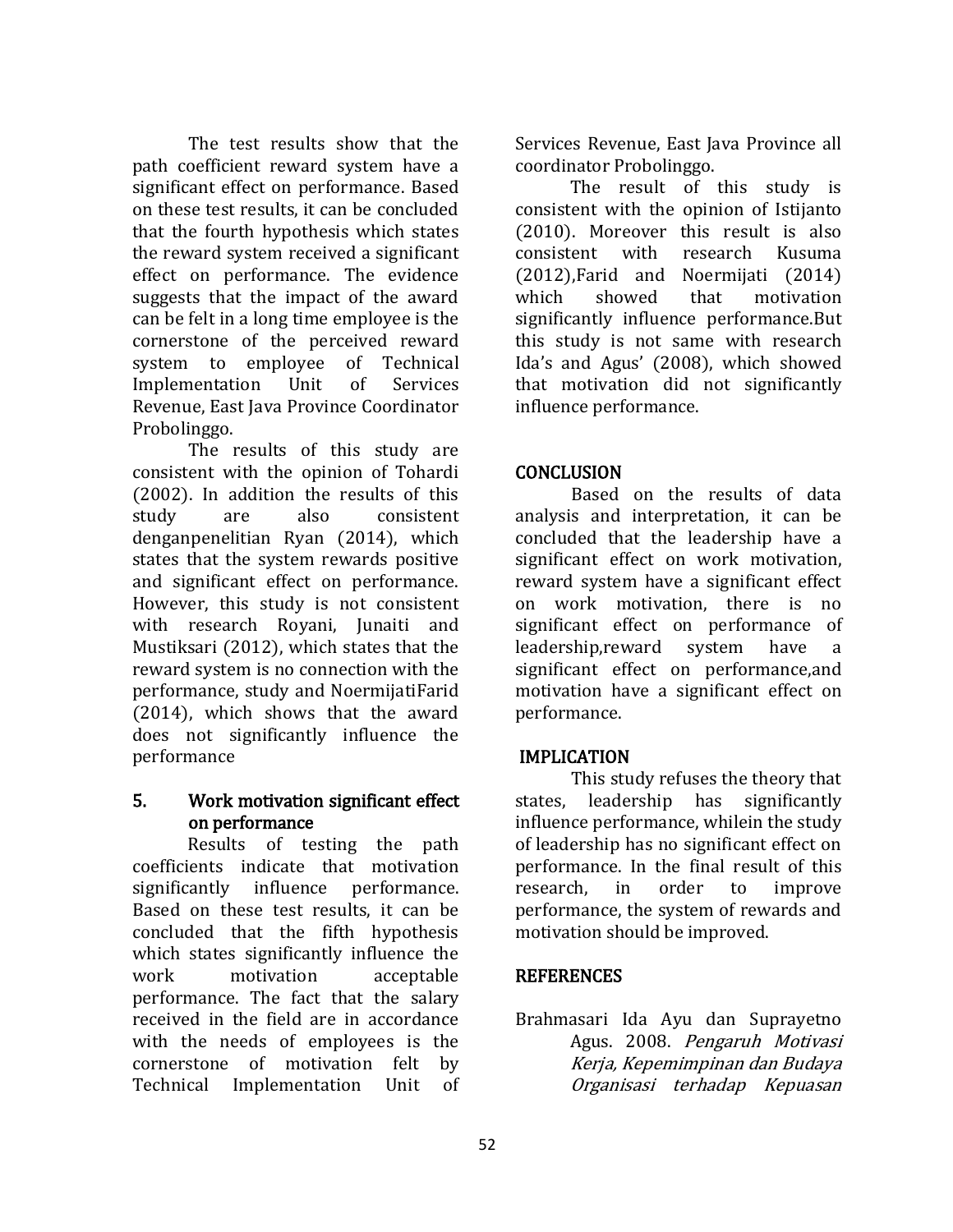Kerja Karayawan serta Dampaknya pada Kinera Perusahaan (Studi kasus pada PT. Pei Hai International Wiratama Indonesia). Jurnal Manajemen dan Kewirausahaan, Vo. 10, No. 2, September 2008, 124-135.

- Danish, R.Q, dan Ali, Usman. 2010. Impact of Reward and Recognition on Job Satisfaction and Motivation: An Empirical Study from Pakistan. International Journal of Business and Management, Vol. 5, No. 2, February, 159-167.
- Djoemadi Rokhman Farid dan Moermijati. 2014. Pengaruh Karakteritik Pimpinan dan Penghargaan terhadap Motivasi Kerja dan Kinerja Karyawan (Studi pada PT Visi Karya Agritama). Jurnal Aplikasi Manajemen, Volume 12, Nomor 12, Juni 2014, 239-247.
- Hasibuan, Malayu S.P. 2008. Manajemen Sumber Daya Manusia. Jakarta: PT. Bumi Aksara.
- Istijanto. 2010. Riset Sumber Daya Manusia. Jakarta : PT Gramedia Pustaka Utama.
- Kusuma, Mahendra. 2012. Pengaruh Gaya Kepemimpinan Partisipatif, Kompensasi dan Motivasi terhadap Kinerja Karyawan di Sekolah Tinggi dan Politeknik Cahaya Surya Kediri. Jurnal Ilmu Manajemen, Revitalisasi, Vol. 1, No. 3, Desember 2012.
- Luthans, F. 2005. Organizational Behavior. New York: McGrawhill..
- Mulyadi dan Setyawan. 2001. Sistem Perencanaan dan Pengendalian

Management. Edisi 2. Jakarta: Penerbit Salemba Empat.

- Reni. 2015. Pengaruh Kepemimpinan terhadap Motivasi Kerja Karyawan pada UD. Surya Phone di Samarinda. E-Journal Ilmu Administrasi Negara, 2015, 3 (4), 966-978.
- Robbins, Stephen. 2001. Perilaku Organisasi. Jakarta: PT. Prehallindo.
	- . 2007. Organizational Behaviour. New Jersey: Prestice Hall International Inc.
- Royani, Sahar Junaiti dan Mustikasari. 2012. Sistem Penghargaan terhadap Kinerja Perawat Melaksanakan Asuhan Keperawatan. Jurnal Keperawatan Indonesia, Vo. 15, No. 2, Juli 2012, 129-136.
- Sinollah. 2010. Pengaruh Gaya Kepemimpinan Situasional terhadap Motivasi Kerja Karyawan CV. Duta Bangsa Pasuruan. Jurnal Otonomi, Vol. 10, No. 2, Nopember 2010, 135- 145.
- Subhi Ryan Emil. 2014. Pengaruh Kepemimpinan Transformasional terhadap Kinerja Karyawan dengan Penghargaan sebagai Variabel Moderating. Jurnal Ilmu dan Riset Manajemen, Vo. 3, No. 2, 2014.
- Tohardi, Ahmad. 2002. Pemahaman Praktis Manajemen Sumber Daya Manusia. Cetakan I. Bandung : Penerbit CV. Mandar Maju Universitas Tanjung Pura.
- Wibowo. 2012. Manajemen Kinerja. Edisi Ketiga. Jakarta: PT RajaGrafindo Persada.